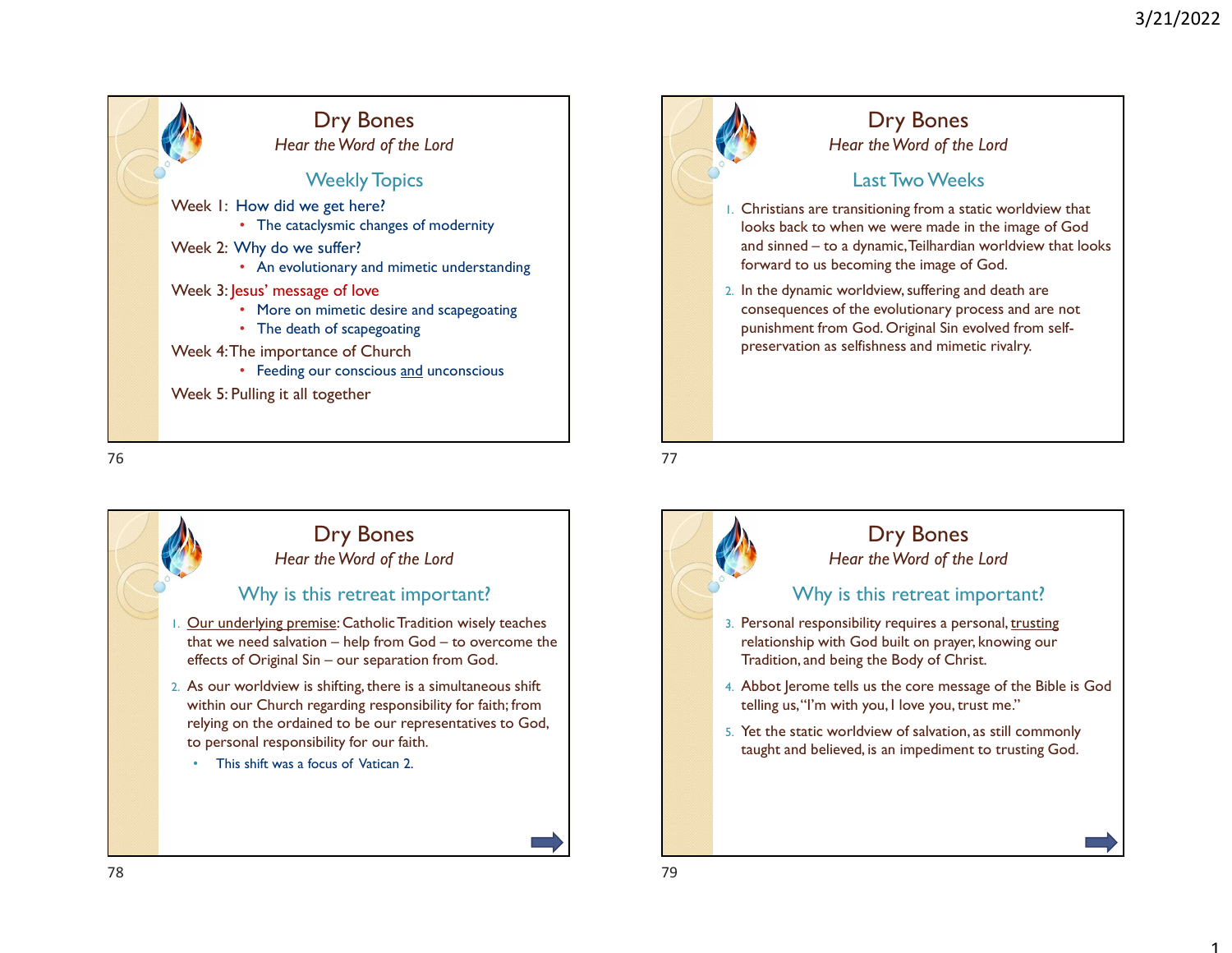



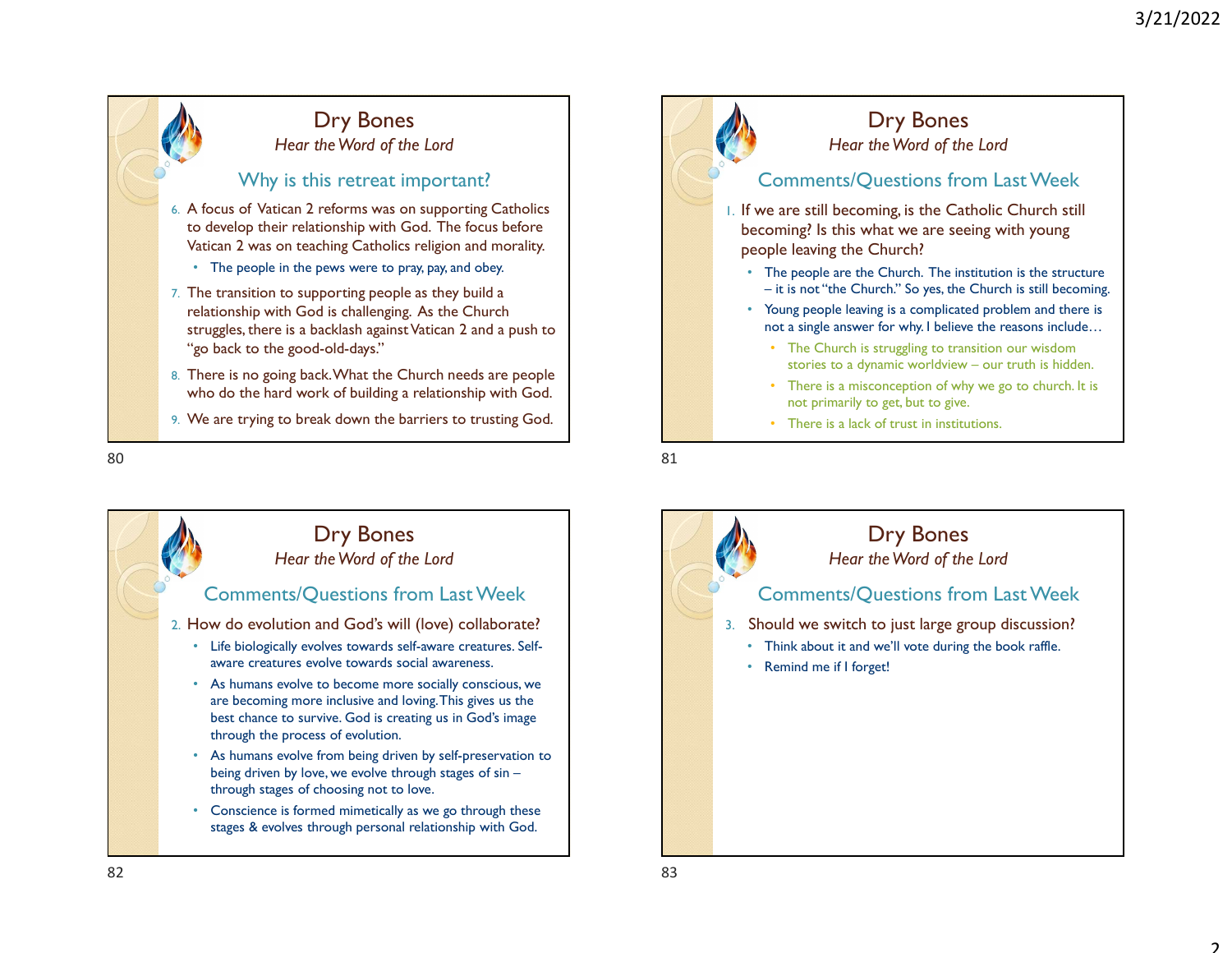## Dry Bones Hear the Word of the Lord

## A Change in Perspective

Over the past two weeks we have focused on the impact **Scheme Scheme Scheme Scheme Scheme Scheme Scheme Scheme Scheme Scheme Scheme Scheme Scheme Scheme Scheme Scheme Scheme Scheme Scheme Scheme Scheme Scheme Scheme Scheme Scheme Scheme Scheme Scheme Scheme Scheme Scheme Sche** creation, sin, suffering, and death impact humanity. Salvation theology is shifting from failure to be the image of God, to hope in becoming the image of God. and the Church help us to be human and evolve into the church control control control control control control control control control control capacity of evolution and science on our understanding of how creation, is, suff

Over the next two weeks we will focus on how Jesus image of God.



# Dry Bones Hear the Word of the Lord

- 
- 

• Scripture, Ez 37:1-11, 12a, 14a NRSV The hand of the LORD came upon me, and he brought me out by the spirit of the LORD and set me down in the middle of a valley; it was full of bones. He led me all around them; there were very many lying in the valley, and they were very dry. He said to me, "Mortal, can these bones live?" I answered, "O Lord GOD, you know." 1844<br>
84<br>
84 Boothe Word of the Lord<br>
2011 Marchand Science in Perspective<br>
Over the past two weeks we have focused on the impact<br>
of exclusion and science on our understanding of how<br>
creation, sin, suffering and death im

Dry Bones

### Hear the Word of the Lord

Then he said to me, "Prophesy to these bones, and say to them: O dry bones, hear the word of the LORD. Thus says the Creation, sin, unter part of God, to the spirit of the LoRD and beath to the CRS calculation of God, to hope in becoming the image of God.<br>
Salvation the log is shifting from failure to be the image<br>
of God, to hope in bec and you shall live. I will lay sinews on you, and will cause flesh of God, to hope in becoming the image of God,<br>
Over the next two weeks <u>we will focus on how lessus</u><br>
and the Church help us to be human and evolve into the<br>
linge of God,<br>
Lord Got, you know."<br>
Experiment and put breath i you, and you shall live; and you shall know that I am the LORD." Somethe Said to me, "Prophesy to these bones, and say to<br>
Then he said to me, "Prophesy to these bones, and say to<br>
Then he said to me, "Prophesy to the Lord<br>
Then the Said to me,"Prophesy to the breath Thus says the lord<br>

So I prophesied as I had been commanded; and as I prophesied, suddenly there was a noise, a rattling, and the bones came together, bone to its bone. I looked, and there were sinews on them, and flesh had come upon them, and skin had covered them; but there was no breath in them.



# Dry Bones

Hear the Word of the Lord

Then he said to me, "Prophesy to the breath, prophesy, mortal, and say to the breath: Thus says the Lord GOD: Come from the four winds, O breath, and breathe upon these slain, that they may live." I prophesied as he commanded me, and the breath came into them, and they lived, and stood on their feet, a vast multitude.

Then he said to me, "Mortal, these bones are the whole house of Israel. They say, 'Our bones are dried up, and our hope is lost; we are cut off completely.' Therefore prophesy, and say to them, Thus says the Lord GOD: … I will put my spirit within you, and you shall live…"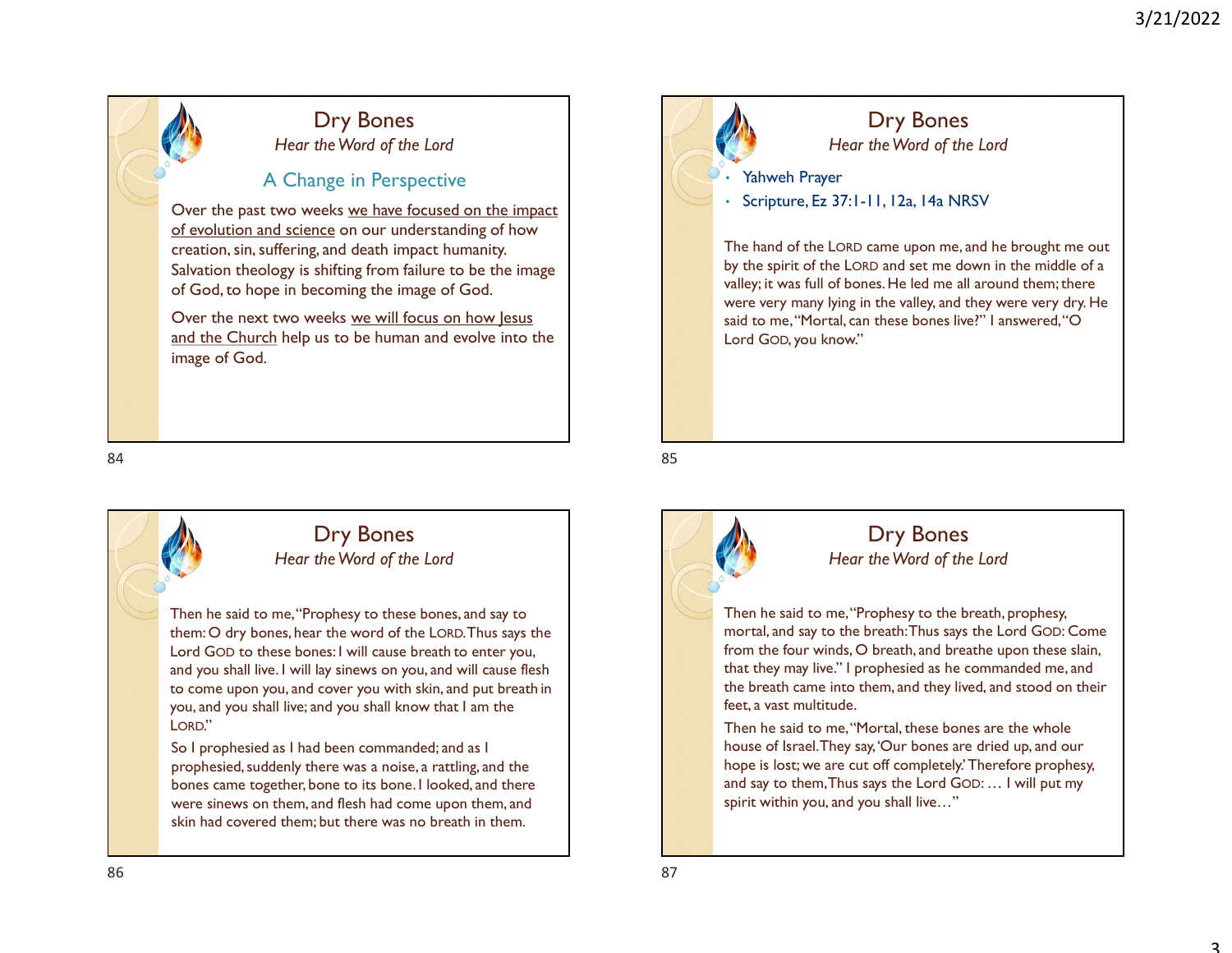



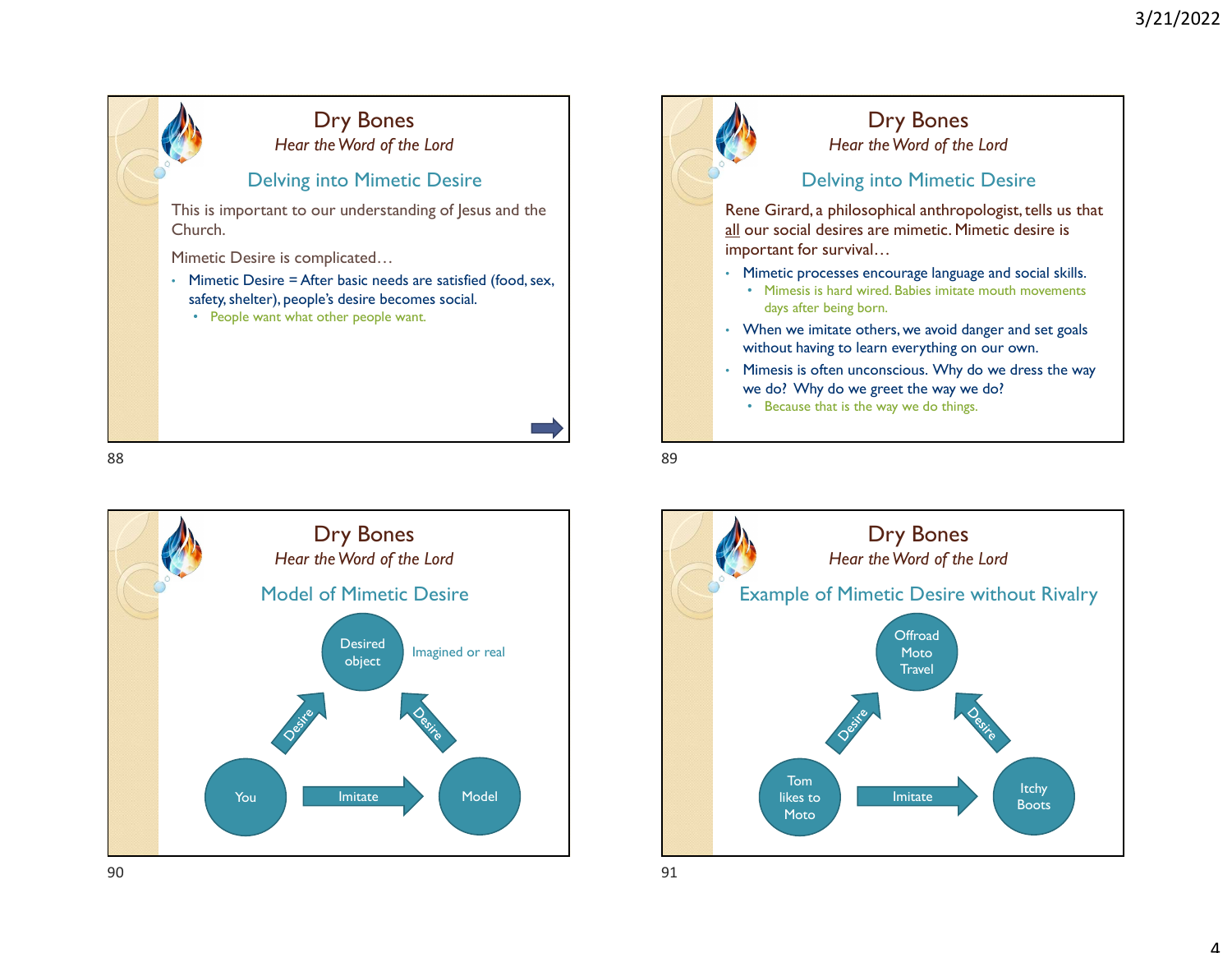





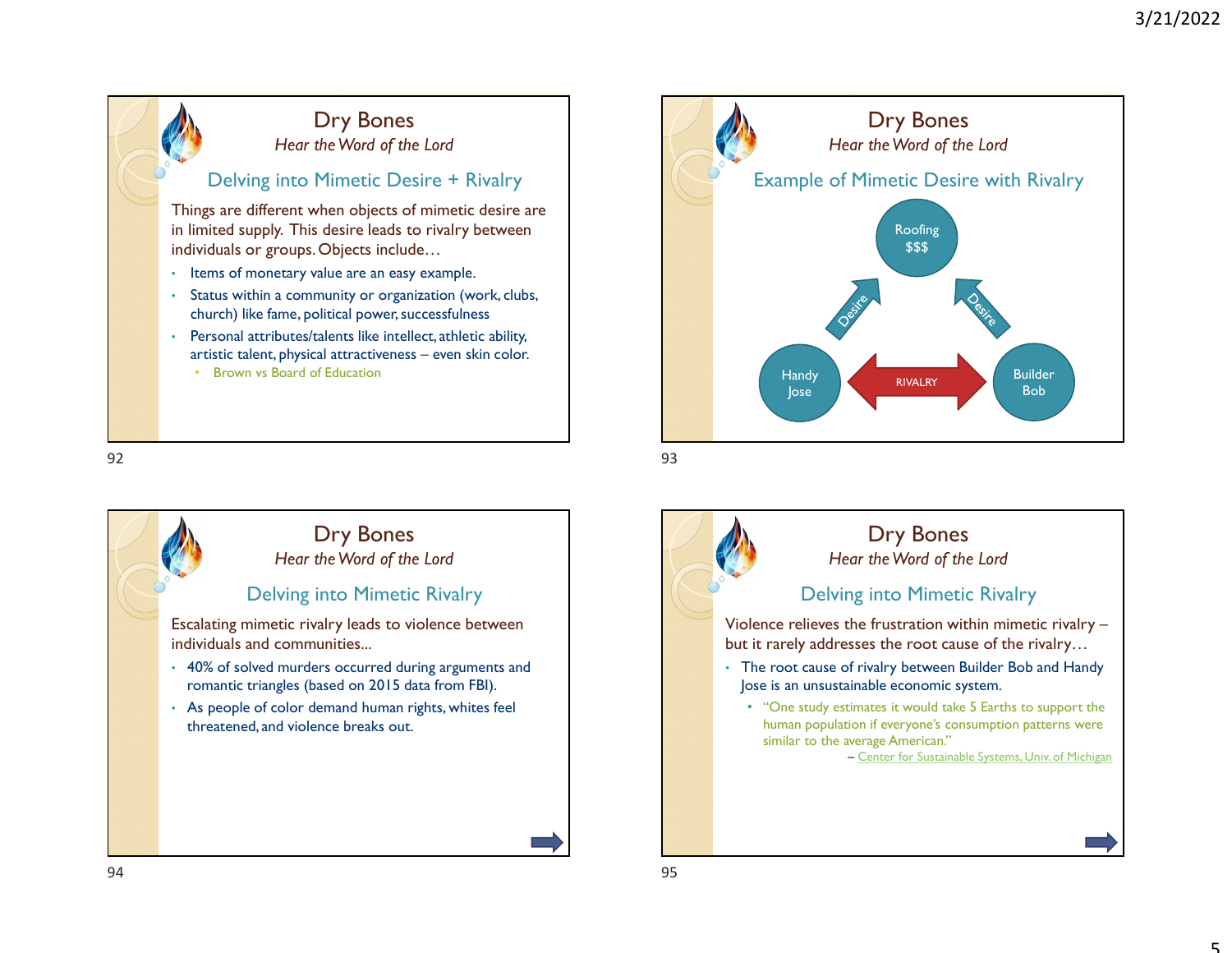







• "Not of the world" means not buying into society's structures of greed, mimetic escalation, and violence.

- 
- he refused to participate in the rivalry.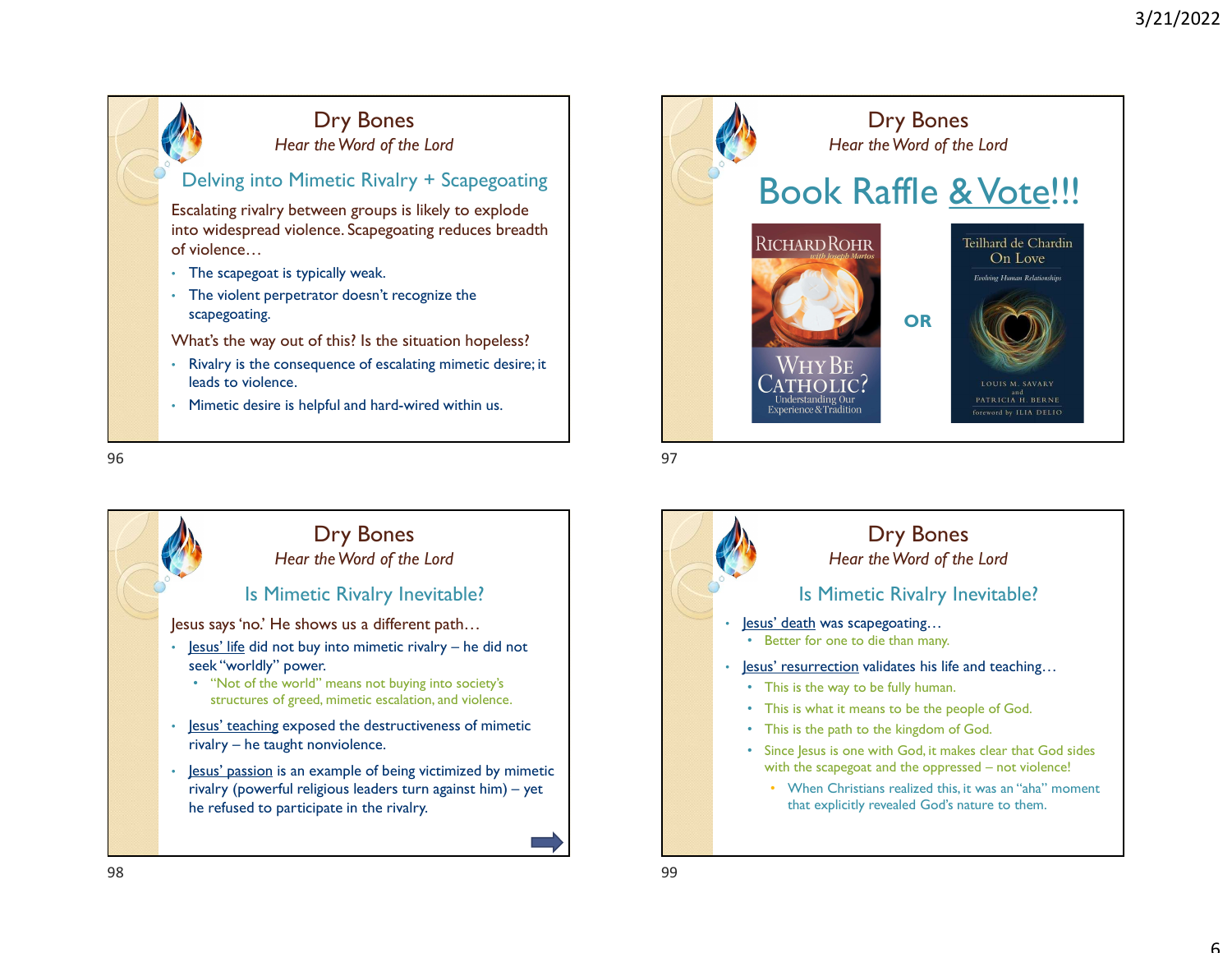7





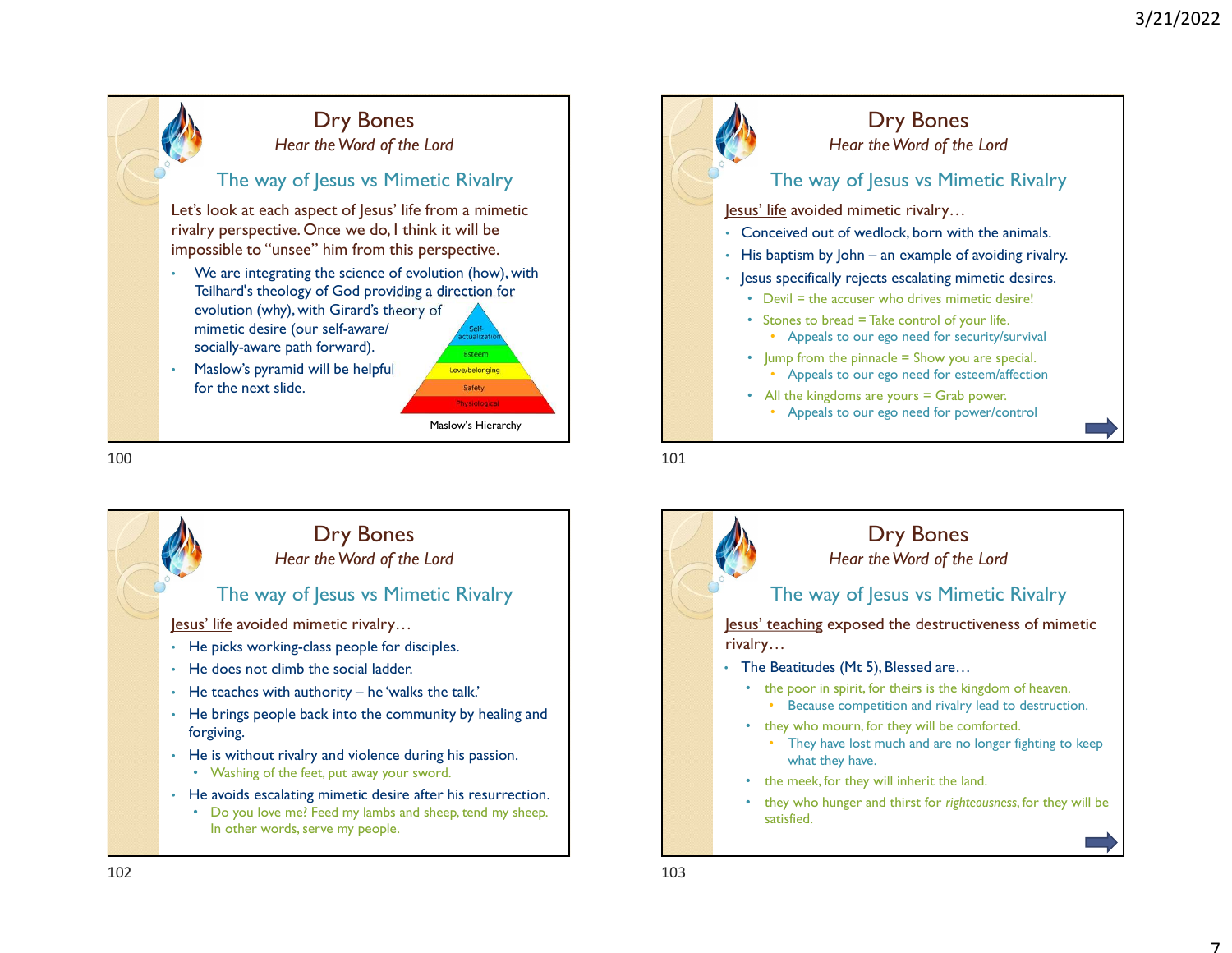



- So that [my disciples] may all be one, as you, Father, are in me and I in you, that they also may be in us. (Jn 17:21)
- Washing of the feet. (Jn 13)
- Put away your sword. (Mt 26:51)
- Love God with your whole heart and your neighbor as yourself. (Lk 10:27)
- Love your enemy. (Mt 5:43)



- should enter under my roof, but only say the word and I will be healed.
	- Right relationship between the Centurion, the slave, and Jesus.

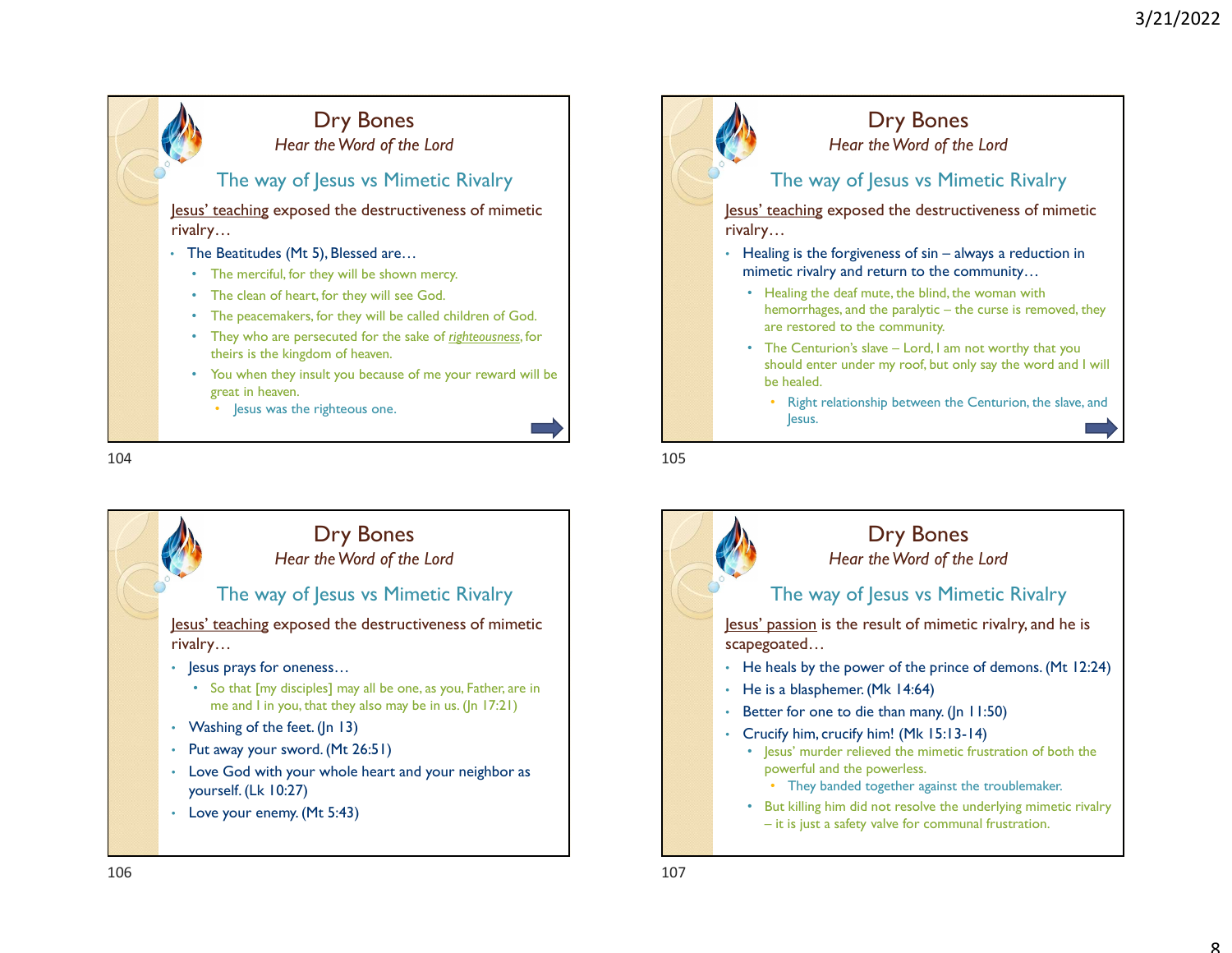



The way of Jesus vs Mimetic Rivalry 3/21/2022<br>
Jesus' resurrection validates his life and teaching.<br>
Lessons to<br>
Jesus' resurrection validates his life and teaching.<br>
Lessons to<br>
us include...<br>
Jesus' in tune with God is a process of letting go of being<br>
an us include… Being in tune with God is a process of letting go of being an individual and becoming a 'third something'. • It is like marriage. Marriage is the 'third something' created by two persons. It becomes something real. Spouses contribute to it, suffer for it. • The power to turn away from mimetic rivalry is given through prayer. It cannot be achieved through our will. • By trusting God, you are changed. • This is to hear the word of the Lord. • This is what lesus did and knew, and it is what mystics and saints learn. Dry Bones Hear the Word of the Lord



• We are on an exciting journey!